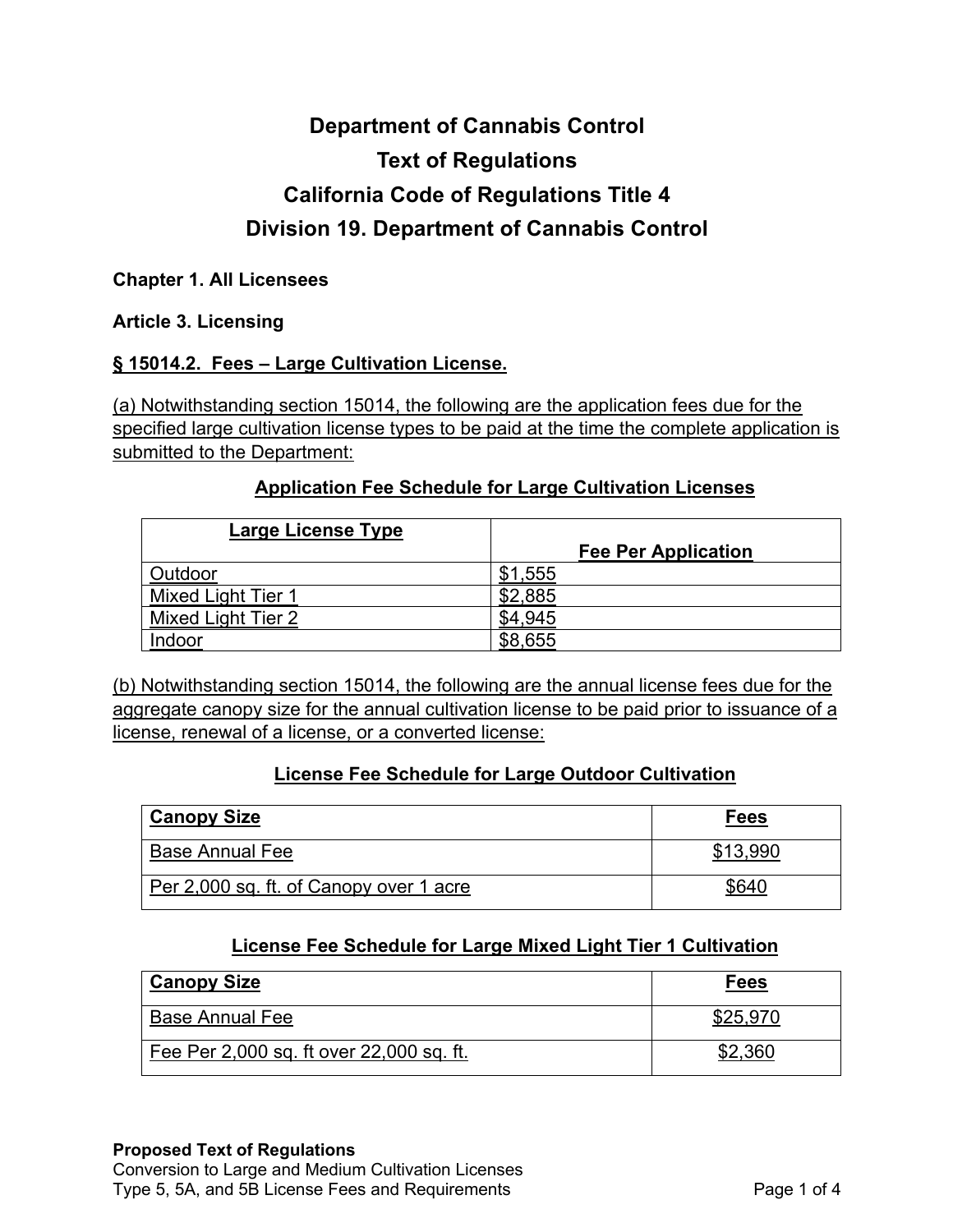## **License Fee Schedule for Large Mixed Light Tier 2 Cultivation**

| <b>Canopy Size</b>                       | <b>Fees</b> |
|------------------------------------------|-------------|
| <b>Base Annual Fee</b>                   | \$44.517    |
| Fee Per 2,000 sq. ft over 22,000 sq. ft. |             |

#### **License Fees Schedule for Large Indoor Cultivation**

| <b>Canopy Size</b>                       | <b>Fees</b> |
|------------------------------------------|-------------|
| <b>Base Annual Fee</b>                   | 7.905       |
| Fee Per 2,000 sq. ft over 22,000 sq. ft. | .080        |

Authority: Section 26013, Business and Professions Code. Reference: Sections 26012, 26051.5, 26060, 26120 and 26180, Business and Professions Code.

#### **§ 15027.1. Conversion to Large and Medium Cultivation Licenses.**

(a) A licensee may convert existing cultivation licenses into a Large or Medium Cultivation license if the following requirements are met:

(1) The location to be licensed consists of licensed or previously licensed cultivation sites, as listed in section 16201. The licensee must have at least one active license within the boundaries of the proposed premises at the time they request conversion.

(2) The licenses to be converted are held by the same person(s) as the requested converted Large or Medium Cultivation license.

(b) To obtain a conversion into a Large or Medium Cultivation license shall submit to the Department the following information:

(1) The name of the Designated Responsible Party requesting the conversion.

(2) The license numbers of the current or previous cultivation licenses to be converted.

(3) The physical address(es) for the current or previous cultivation licenses to be converted.

(4) A diagram of the proposed premises that meets the requirements of section 15006.

(5) A proposed cultivation plan that meets the requirements in section 16309.

(6) If the conversion necessitates additional review pursuant to CEQA (division 13 (commencing with section 21000) of the Public Resources Code); the licensee shall provide evidence of compliance with CEQA in accordance with section 15010.

#### **Proposed Text of Regulations**

 Conversion to Large and Medium Cultivation Licenses Type 5, 5A, and 5B License Fees and Requirements **Page 2 of 4**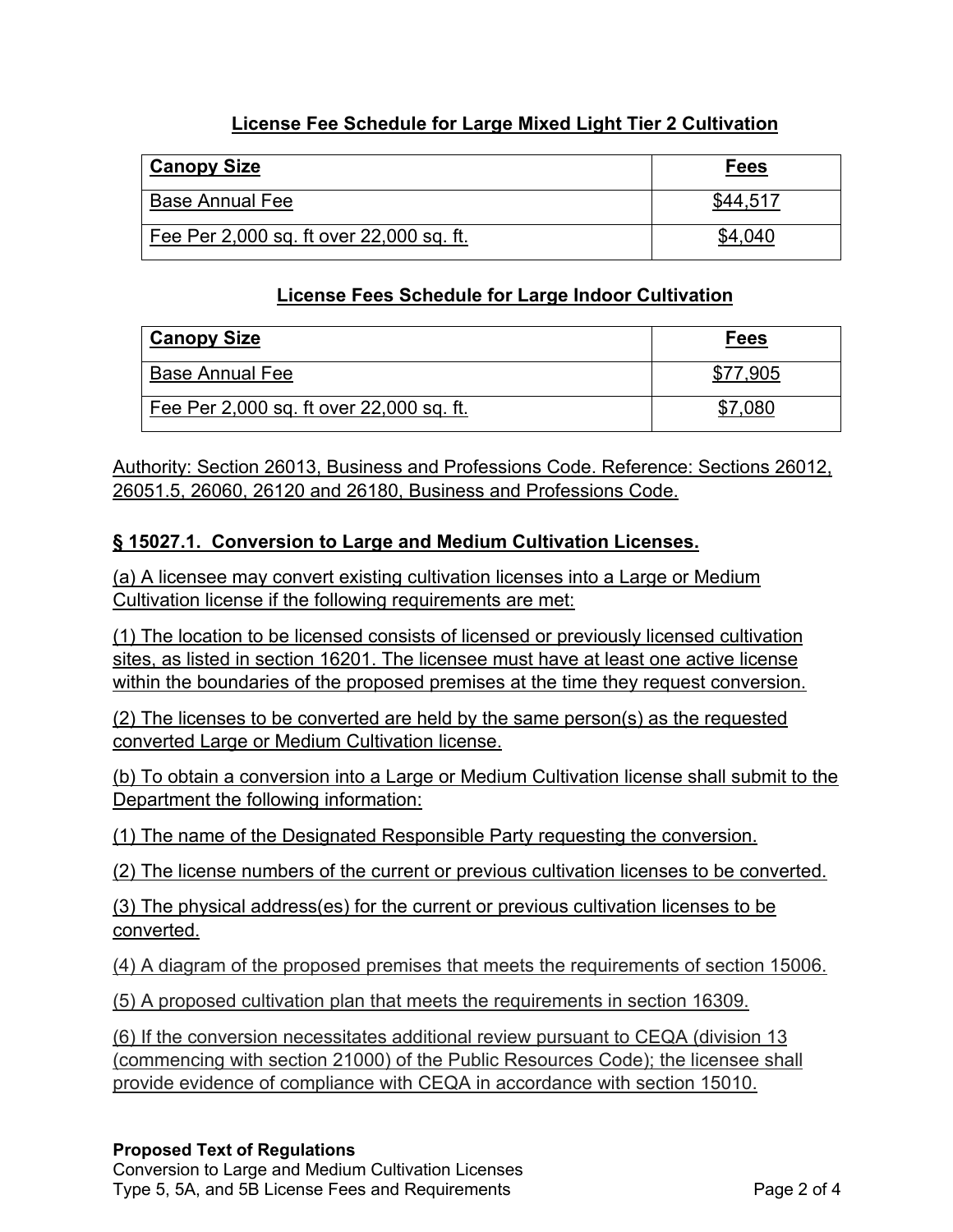(c) Additional information shall be provided upon request of the Department.

(d) The Department shall verify that all requirements for conversion have been met. If all requirements have been met, the Department shall notify the licensee in writing that the conversion requirements have been met and they may pay the applicable license fee provided for in section 15014.2 or 15014. The fee associated with the converted license shall be paid within 30 calendar days of the notification from the Department required by this subsection. The converted license will become active on the date the fee associated with the converted license is paid in full. If the licensee has been granted a fee deferral pursuant to Business and Professions Code section 26249, the converted license will become active on the date of the notification from the Department that all conversion requirements have been met and the fee associated with the converted license shall be paid in accordance with the provisions of the fee deferral.

(e) A conversion shall not be subject to an application fee.

(f) Notwithstanding sections 15014.2 and 15014, if time remains on any of the licenses to be converted, the prorated value for each day remaining on each license approved for conversion will be credited to the license fee amount for the converted license . The amount credited shall not exceed the license fee for the converted license .

(g) At the time a converted Large or Medium Cultivation license becomes active , the licenses that are converted or within the boundaries of the converted license shall be cancelled by the Department.

Authority: Section 26013, Business and Professions Code. Reference: Sections 26012, 26013, 26050, 26055, 26060.1 and 26061, Business and Professions Code.

# **Chapter 7. Cultivators**

# **Article 1. General Cultivation Requirements**

# **§ 16201.1. Large Cultivation Licenses.**

(a) Beginning January 1, 2023, the Department may issue Large Cultivation licenses. Large license types include:

(1) "Large Outdoor" is an outdoor cultivation site with more than one acre of total canopy.

(2) "Large Indoor" is an indoor cultivation site with more than 22,000 square feet of total canopy.

(3) "Large Mixed-Light" is a mixed-light cultivation site with more than 22,000 square feet of total canopy.

Authority: Section 26013, Business and Professions Code. Reference: Sections 26012, 26013, 26050 and 26061, Business and Professions Code.

# **Proposed Text of Regulations**

 Conversion to Large and Medium Cultivation Licenses Type 5, 5A, and 5B License Fees and Requirements **Page 3 of 4**